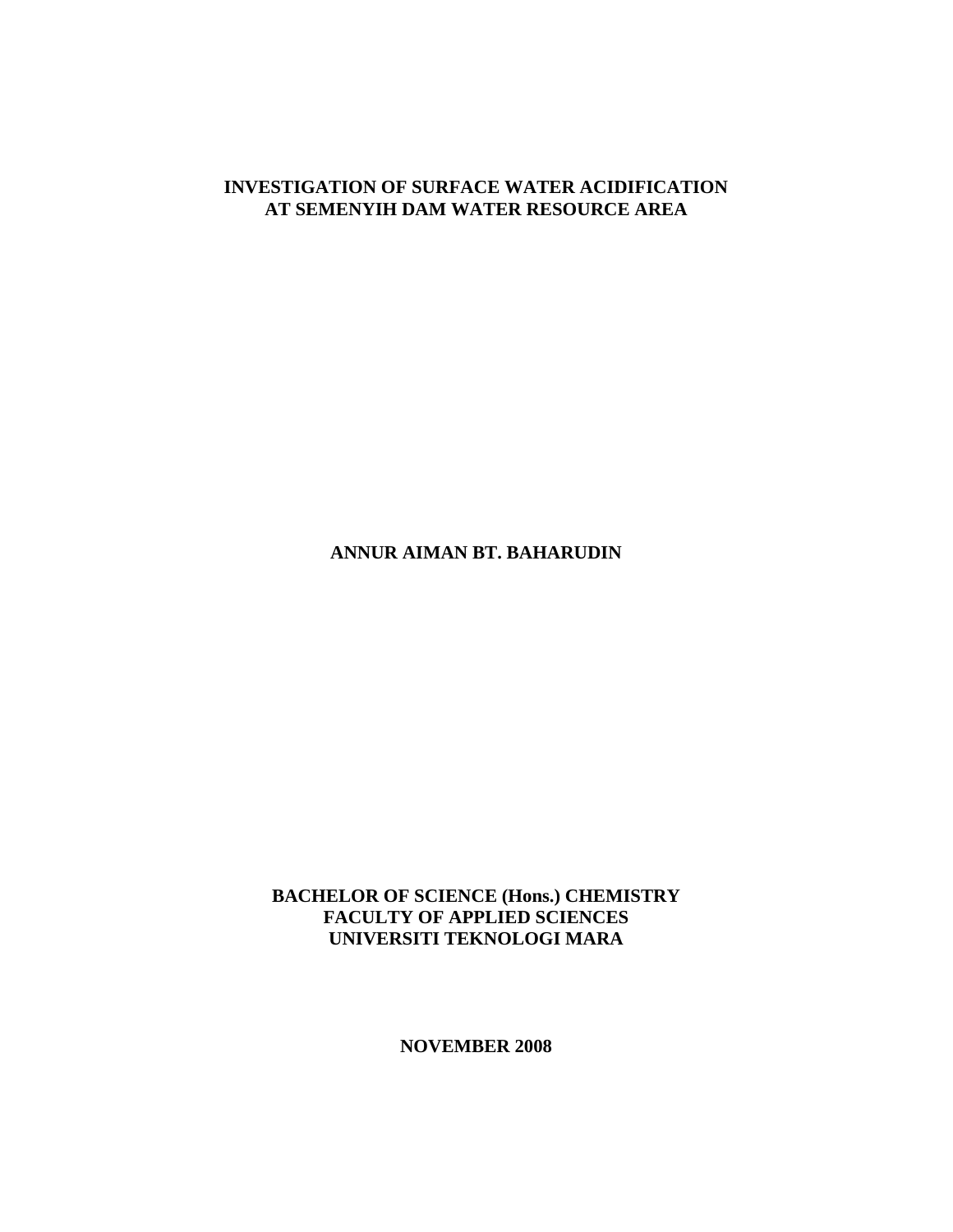This Final Project Report entitled "Investigation of Surface Water Acidification at Semenyih Dam Water Resource Area" was submitted by Annur Aiman Bt. Baharudin, in partial fulfilment of the requirements for the Degree of Bachelor of Science (Hons.) Chemistry in the Faculty of Applied Sciences, and was approved by

asany Maama Pn. Nesandalar A/P Kantasam

Supervisor Faculty of Applied Sciences Universiti Teknologi MARA

Pn. Siti Mariam Bt. Sumari Co-supervisor **Faculty of Applied Sciences** Universiti Teknologi MARA

Dr. Famiza BLAbd Latiff Project Coordinator B.Sc (Hons.) Chemistry Universiti Teknologi MARA

Prof. Madya Badariah Bt. Abu Bakar Head of Programme B.Sc (Hons.) Chemistry **Faculty of Applied Sciences** Universiti Teknologi MARA

2 : NOV 2008

Date: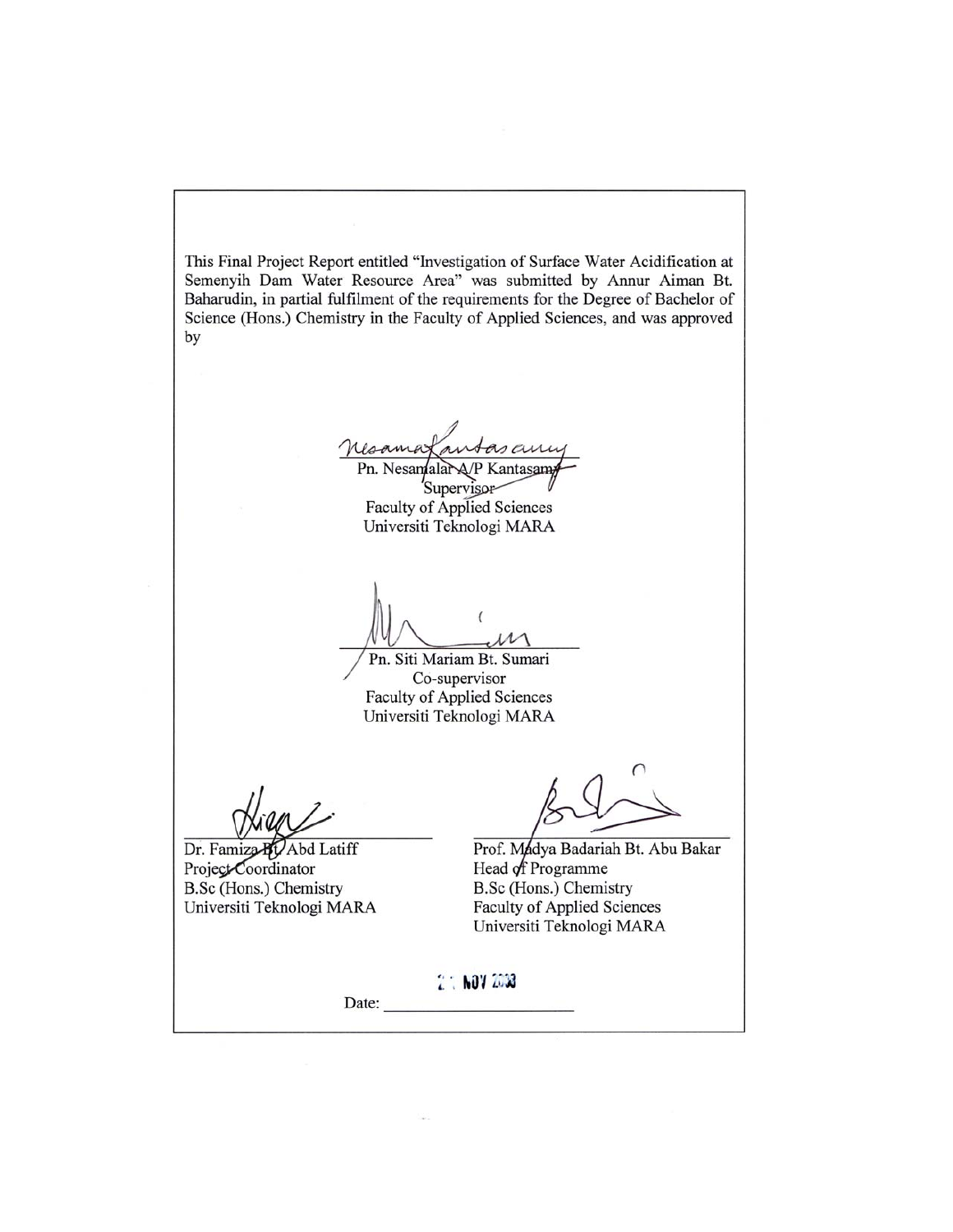## **TABLE OF CONTENTS**

|                | <b>ACKNOWLEDGEMENT</b>        | $\cdots$<br>111              |
|----------------|-------------------------------|------------------------------|
|                | <b>TABLE OF CONTENTS</b>      | 1V                           |
|                | <b>LIST OF TABLES</b>         | vi                           |
|                | <b>LIST OF FIGURES</b>        | vii                          |
|                | <b>LIST OF ABBREVIATION</b>   | $\cdots$<br>V <sub>111</sub> |
|                | <b>ABSTRACT</b>               | X                            |
|                | <b>ABSTRAK</b>                | X1                           |
|                | <b>CHAPTER 1 INTRODUCTION</b> |                              |
| 1.1            | Acidification                 |                              |
| 1.2            | Background                    | $\overline{2}$               |
| 1 <sup>3</sup> | Surface Water Acidification   | $\mathcal{R}$                |

| $\cdot$ . | Duriace Watch I relativement |  |
|-----------|------------------------------|--|
|           | 1.4 Problem Statement        |  |
|           | 1.5 Objective of Study       |  |
|           | 1.6 Significance of Study    |  |

# **CHAPTER 2 LITERATURE REVIEW**

| 2.1 | Introduction                                |    |
|-----|---------------------------------------------|----|
| 2.2 | Acidification of surface/lake water         |    |
| 2.3 | Sources of surface water/lake acidification | 8  |
| 2.4 | Effect of surface water and acidification   | 10 |
| 2.5 | Major ions in surface water                 | 11 |
| 2.6 | Acidification parameters                    | 12 |
|     | 2.6.1<br>pH                                 | 12 |
|     | 2.6.2 Water temperature                     | 12 |
|     | 2.6.3 Electrical conductivity               | 13 |
|     | Alkalinity<br>2.6.4                         | 13 |
|     | 2.6.5 Acid Neutralizing Capacity (ANC)      |    |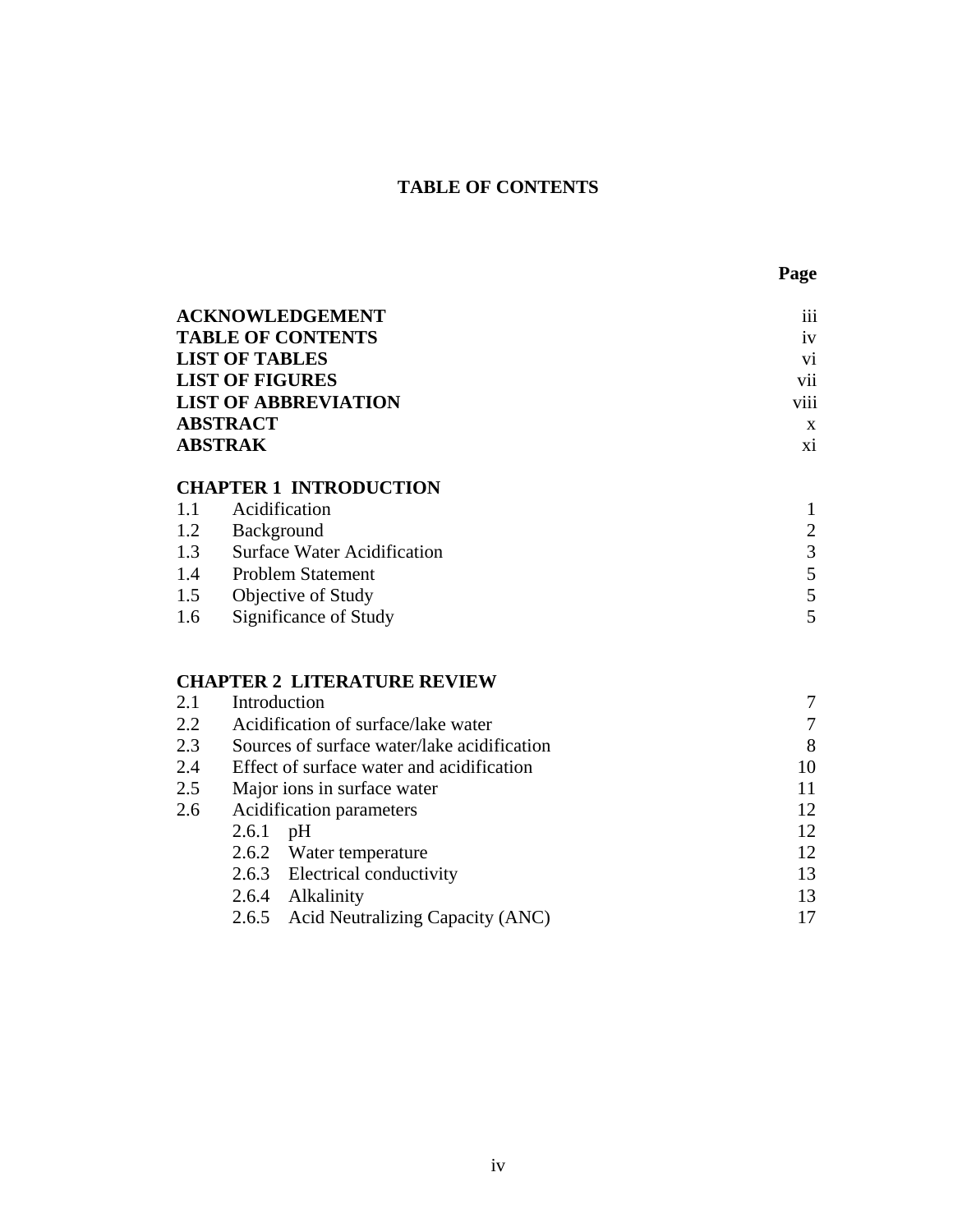#### **CHAPTER 3 MATERIAL AND METHOD**

| 3.1  | Sampling location                  | 19 |
|------|------------------------------------|----|
| 3.2  | Site sampling                      | 19 |
| 3.3  | <i>In-situ</i> measurement         | 21 |
| 3.4  | Measurement                        | 21 |
|      | $3.4.1$ pH value                   | 21 |
|      | 3.4.2 Water temperature            | 22 |
|      | 3.4.3 Electrical Conductivity (EC) | 22 |
|      | 3.4.4 ANC measurement              | 22 |
|      | 3.4.5 Alkalinity                   | 22 |
| 3.5  | Instrument for ion measurement     | 23 |
| 3.6  | Equipment for sample collection    | 24 |
| 3.7  | <b>Sampling Platform</b>           | 24 |
| 3.8  | <b>Sample Collection</b>           | 24 |
| 3.9  | Transportation and storage samples | 25 |
| 3.10 | Labeling                           | 25 |
| 3.11 | Physical and chemical analysis     | 26 |

# **CHAPTER 4 RESULTS AND DISCUSSION**

| 4.1 | Parameter measurement                                      | 28 |
|-----|------------------------------------------------------------|----|
|     | Parameter values of sampling collection<br>4.1.1           | 28 |
|     | 4.1.1.1 pH values for sample collection                    | 29 |
|     | 4.1.1.2 Temperature values for sample collection           | 30 |
|     | 4.1.1.3 Electrical conductivity (EC) values for the sample | 31 |
|     | collection                                                 |    |
|     | 4.1.1.4 Alkalinity value for the sample collection         | 32 |
| 4.2 | Ion measurement                                            | 33 |
|     | 4.2.1 Cations and anions                                   | 33 |
| 4.3 | Sensitivity of the Semenyih Dam                            | 38 |
|     |                                                            |    |

## **CHAPTER 5 CONCLUSION AND RECOMMENDATION**

|                         | 5.1 Conclusion     | 40 |
|-------------------------|--------------------|----|
|                         | 5.2 Recommendation |    |
|                         |                    |    |
| <b>CITED REFERENCES</b> |                    |    |

| <b>APPENDICES</b>        |    |
|--------------------------|----|
| <b>CURRRICULUM VITAE</b> | 68 |